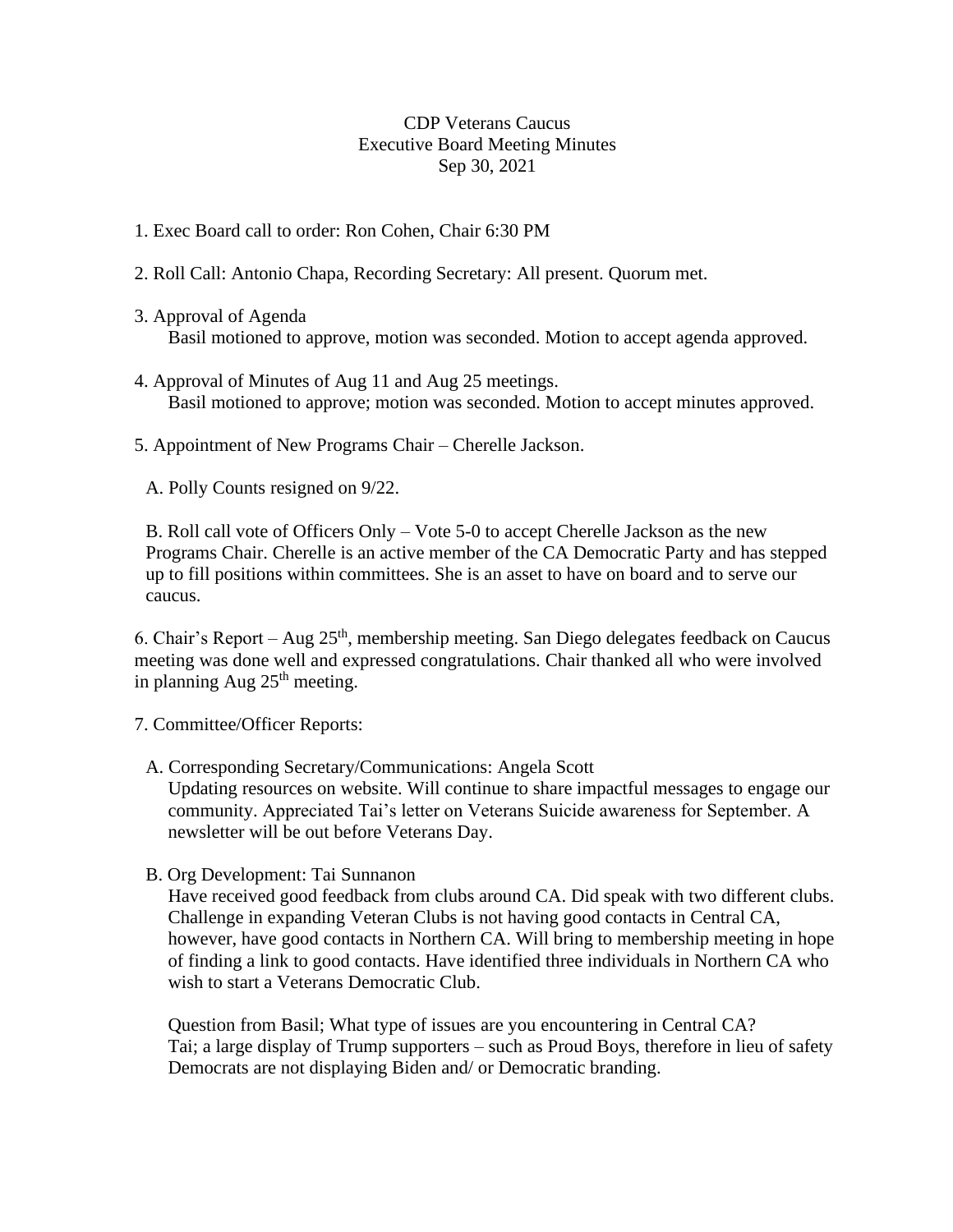## C. Policy & Legislation: Diana Love

Legislators are on recess till end of the year. Will review status of current bills. Rev Ford brought a concern of property tax for Veterans who have less than 100 % disability. Provided a resolution to address matter and the LA County Democratic Party will review. We hope it goes to the CA Dem Party. When at State, will reach out to legislators such as Assembly member Eloise Gomez. Goal is to turn resolution to a bill. Chair: Veteran Caucus is not allowed to start a resolution.

## D. Treasurer: Lizet Angulo

Membership decreased to 195. Our current balance is \$10,200.55. expenditure for Aug  $25<sup>th</sup>$  meeting of \$500.00.

Chair, CDP will send the May bill to Veteran Caucus. May bill cost does not know at this time. Aug  $25<sup>th</sup>$  meeting cost is \$500.00.

## 8. New Business

A. Status of Two-Year Work Plan containing three goals – Tangible, measurable and supports Veterans and their families - Tai

Two-year work plan, direction of committee – how we accomplish our 3 goals. Tai's committee oversees all 3 goals. Chair would like us to bring this plan to membership in the coming months

Have a live document on google docs.

The two-year work plan is not just Tai, Diana, and Angela plan – it is a Veterans caucus plan.

i. Support Veteran Legislation – this helps veterans and their families but must be broader than just for one cause.

We are engaged in providing support through Diana's committee.

ii. Provide resources for veterans – have multiple sections on the website; Transitioning from military to civilian life, Veterans Health benefits, CalVet, VA disabilities, Veterans discounts, etc.

We are also continuing to provide resources through Angela's committee.

Chair, someone outside caucus visited website and provided a link to services

iii. Expand Veterans democratic clubs in central and northern California – provide awareness of Veterans in democratic party that provides candidates, endorsement, and candidate training.

Hopefully within the next six months we find a regional body to champion expansion in Central CA.

B. Next Membership Meeting (CDP E-Board) – Virtual – 17-21 Nov 2021

i. Discussion – what would this entail – Cherelle leads